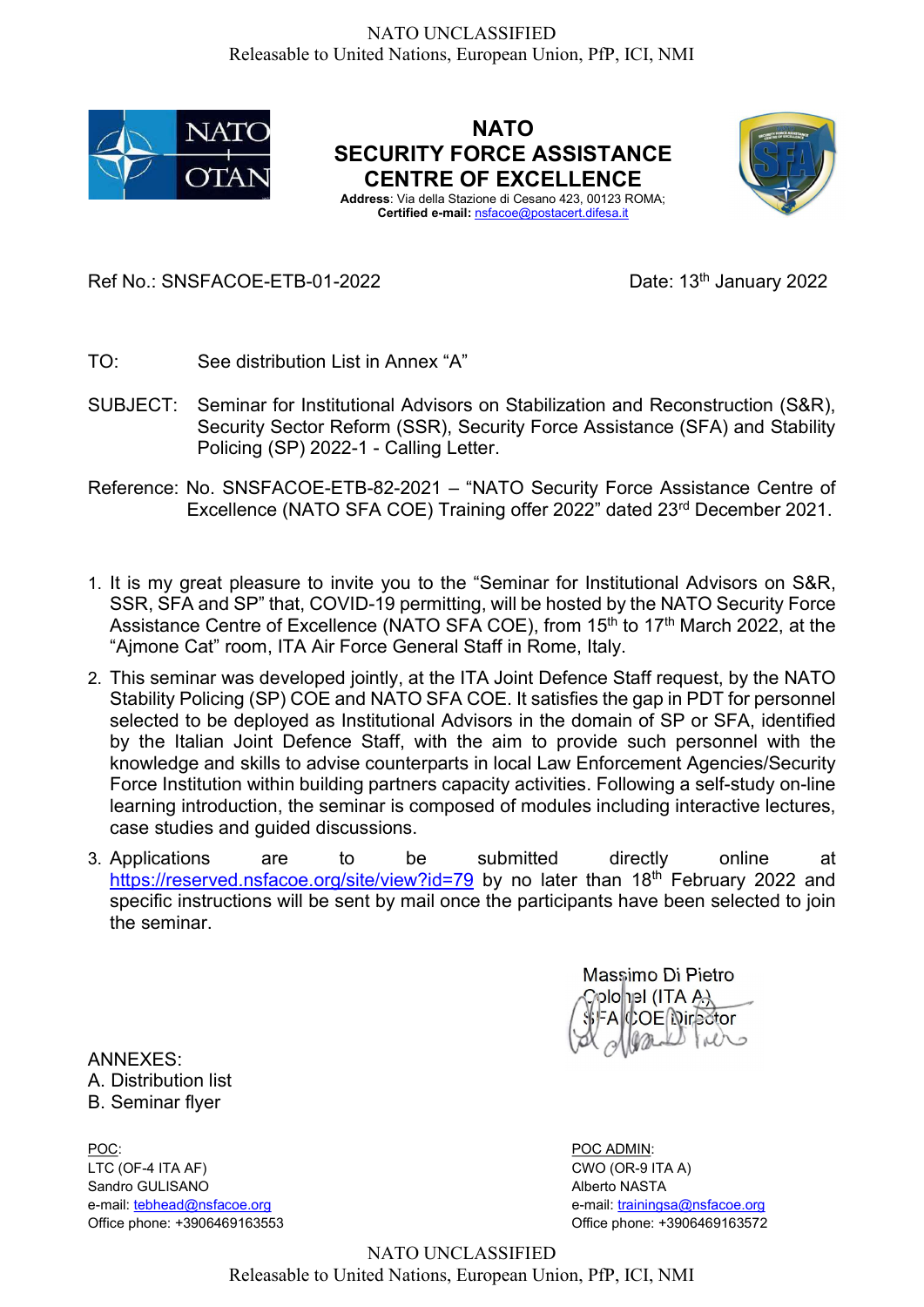ANNEX "A"

to SNSFACOE-ETB-01-2022 dated 13<sup>th</sup> January 2022

# DISTRIBUTION LIST

### TO:

- HQ SACT REGISTRY
- HQ SACT JOINT FORCE DEVELOPMENT (JFD)
- SHAPE REGISTRY
- NATO HQ
- MC2PS RA (SHAPE PD)
- MC2PS DH (FINCENT)
- FINCENT
- FINNISH DEFENCE COMMAND
- FINNISH NATIONAL DEFENCE UNIVERSITY
- FINNISH ARMY COMMAND
- ITA NMR BRUXELLES (please, pass to all NATO NMRs)
- NATO DEFENCE INSTITUTION CAPACITY BUILDING DIRECTORATE (DICB) BI
- HQ JFCBS
- HQ JFCNP
- LANDCOM
- MARCOM
- AIRCOM
- ARRC
- NRDC-IT
- NRDC-GR
- NRDC-TU
- NRDC-SP
- NRDC-FR
- UNITED NATIONS REGISTRY
- UNITED NATIONS OROLSI DDR OFFICE
- EUROPEAN SECURITY AND DEFENCE COLLEGE
- EUROCORPS
- SEEBRIG HQ
- NATO DEFENCE COLLEGE
- HQ1GNC
- JFTC REGISTRY
- JWC REGISTRY
- NATO SCHOOL OF OBERAMMERGAU
- NATO MARITIME INTERDICTION OPERATIONAL TRAINING CENTRE (NMIOTC)
- NATO JOINT ANALYSIS AND LESSON LEARNED CENTRE (JALLC)
- DCAF-ISSAT
- GENEVA CENTRE FOR SECURITY POLICY
- U.S. DEPARTMENT OF DEFENSE MINERVA AF-NU FMT RESEARCH TEAM DELEGATION
- US ARMY 353 REGIMENT 3rd BATTALION
- US ARMY SFA-B TRADOC CAPABILITY MANAGER (TCM)
- HQ USAF/A3TMQ AIR ADVISING AND EXPEDITIONARY READINESS BRANCH
- ITA DEFENCE GENERAL STAFF
- ITA JOINT OPERATIONS HQs
- ITA ARMY MULTINATIONAL DIVISION SOUTH SFA
- ITA ARMY POST CONFLICT OPERATIONS STUDY CENTRE
- CENTRE FOR DEFENSE HIGHER STUDIES (CASD)

## NATO UNCLASSIFIED

Releasable to United Nations, European Union, PfP, ICI, NMI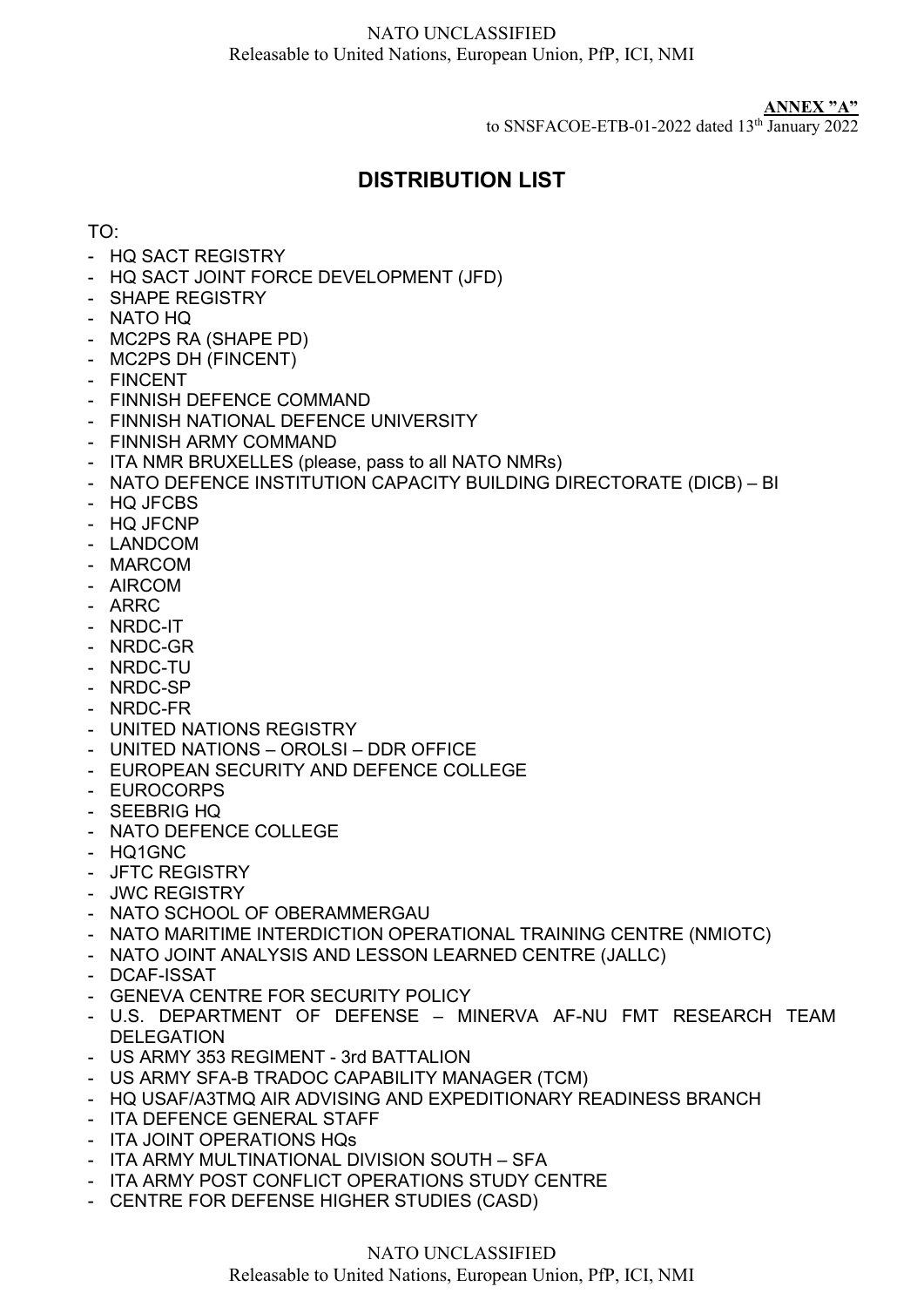### NATO UNCLASSIFIED Releasable to United Nations, European Union, PfP, ICI, NMI

- NATO SFA COE SC ITA NATIONAL REPRESENTATIVE
- NATO SFA COE SC ALB NATIONAL REPRESENTATIVE
- NATO SFA COE SC SVN NATIONAL REPRESENTATIVE
- JOINT CENTER FOR INTERNATIONAL SFA (JCISFA)
- US SFA-C
- CENTRE TERRE POUR LE PARTENARIAT MILITAIRE OPÉRATIONNEL
- SWEDISH ARMED FORCES (SWEDINT)/NORDIC CENTRE FOR GENDER IN MILITARY OPERATION (NCGM)
- MULTINATIONAL CIMIC-GROUP (MNCG)
- AO COE
- CCD COE
- CI COE
- C-IED COE
- CIMIC COE
- CJOS COE
- CMDR COE
- CSW COE
- CWO COE
- C2 COE
- COE DAT
- ENSEC COE
- EOD COE
- HUMINT COE
- JAPCC COE
- JCBRND COE
- MARSEC COE
- MILMED COE
- MILENG COE
- MP COE
- M&S COE
- MW COE
- NMW COE
- SP COE
- STRATCOM COE
- IAMD COE
- MGEOMETOC COE
- EUROPEAN COE FOR CIVILIAN CRISIS MANAGEMENT
- EMBASSY OF THE NETHERLANDS IN ITALY
- EMBASSY OF AUSTRIA IN ITALY
- EMBASSY OF POLAND IN ITALY
- AFRICAN UNION
- ACADEMIE CANADIENNE DE LA DEFENSE CENTRE D'EXCELLENCE "DALLAIRE" POUR LA PAIX ET LA SÉCURITÈ
- WAR STUDIES UNIVERSITY/ACADEMIC CENTER FOR CYBERSECURITY POLICY
- HUNGARIAN DEFENCE FORCES PEACE SUPPORT TRAINING CENTER
- OUTREACH GROUP UK 77th BRIGADE
- US PEACEKEEPING & STABILITY OPERATIONS INSTITUTE (PKSOI)
- CANADIAN JOINT OPERATIONS COMMAND (CJOC)

INFO: ITA Air Force General Staff